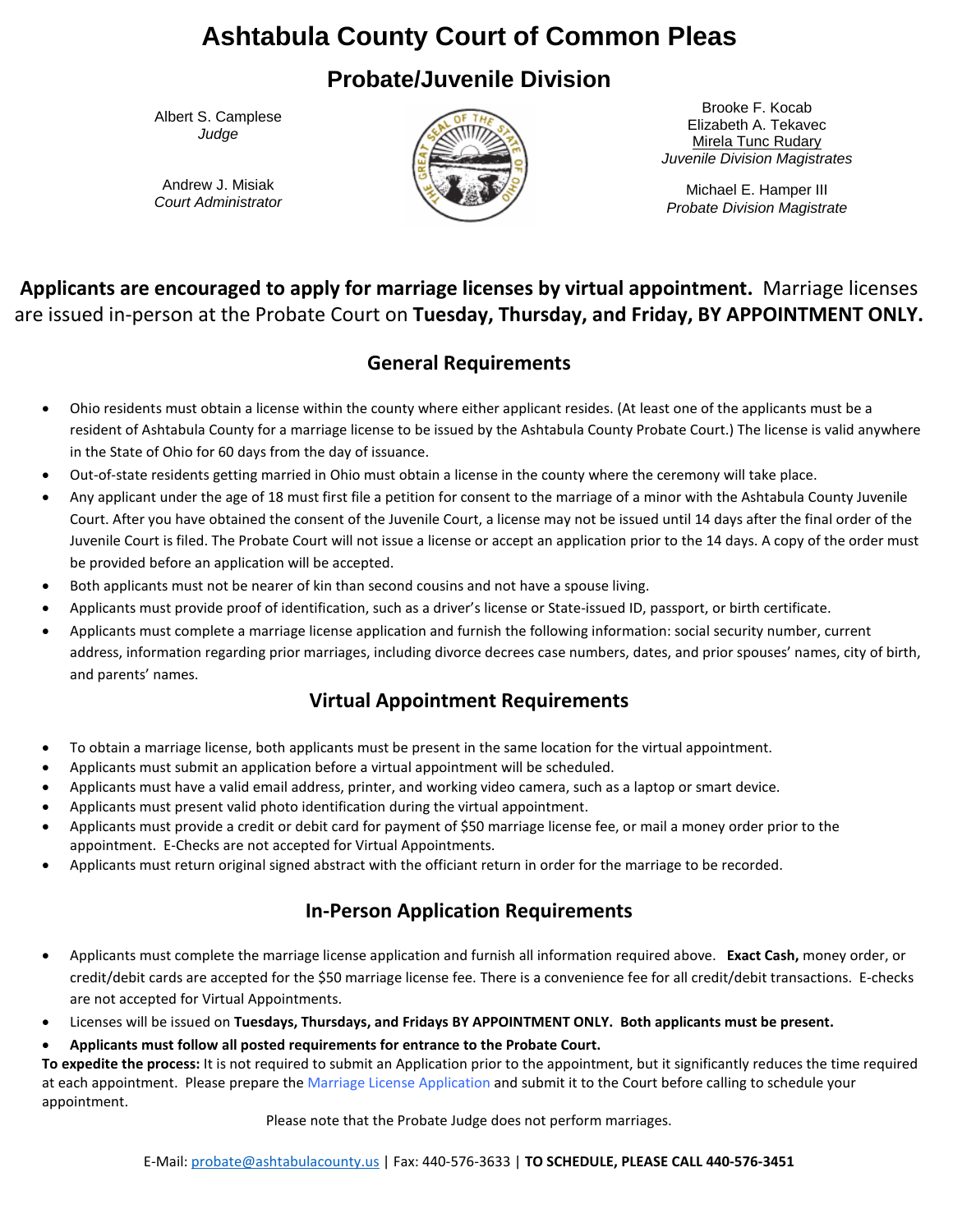### **MARRIAGE APPLICATION - ASHTABULA COUNTY, OHIO**

**IMPORANT:** Do not apply for license if today's date is more than 60 days before the wedding. EMAIL THIS COMPLETED APPLICATION TO [PROBATE@ASHTABULACOUNTY.US](mailto:probate@ashtabulacounty.us) OR FAX TO (440) 576-3633

License No. **Date: \_\_\_\_\_\_\_\_\_\_\_\_\_\_\_\_\_\_\_\_\_**

**Total Due: \$\_\_\_\_\_\_\_\_\_\_\_\_\_\_\_\_**

**Application Fee Paid by: Cash Mon. Ord. Cred/Deb**

#### **Wedding Ceremony Date: \_\_\_\_\_\_\_\_\_\_\_\_\_\_\_\_\_\_\_\_\_\_\_\_\_\_\_\_\_\_\_\_\_\_\_\_\_\_\_\_**

|                             |                                 | <b>APPLICANT 1</b> (Information to be completed by first applicant) |                                                 |                                                                               |     |  |  |
|-----------------------------|---------------------------------|---------------------------------------------------------------------|-------------------------------------------------|-------------------------------------------------------------------------------|-----|--|--|
| $\blacksquare$<br>APPLICANT | <b>First Name</b>               | Middle (if any)                                                     | Current Last (Surname)                          |                                                                               |     |  |  |
|                             | <b>Social Security Number</b>   |                                                                     | Gender (Optional)                               |                                                                               |     |  |  |
|                             | Residence (Street, City, State) |                                                                     | Zip Code                                        | County                                                                        |     |  |  |
|                             | <b>Phone Number</b>             | Birth Place (City & State)                                          | <b>Birth Date</b>                               |                                                                               | Age |  |  |
|                             | First Name of Parent 1          | Middle Name of Parent 1                                             | Last Name of Parent 1 (Prior to First Marriage) |                                                                               |     |  |  |
|                             | First Name of Parent 2          | Middle Name of Parent 2                                             | Last Name of Parent 2 (Prior to First Marriage) |                                                                               |     |  |  |
|                             | Occupation                      |                                                                     |                                                 | Previously Married (Number of Times)<br>If Yes, please complete back of form: |     |  |  |

| <b>First Name</b>               | Middle (if any)            |                   | Current Last (Surname)                          |
|---------------------------------|----------------------------|-------------------|-------------------------------------------------|
|                                 |                            |                   |                                                 |
| <b>Social Security Number</b>   |                            | Gender (Optional) |                                                 |
| Residence (Street, City, State) |                            | Zip Code          | County                                          |
| Phone Number                    | Birth Place (City & State) | <b>Birth Date</b> | Age                                             |
| First Name of Parent 1          | Middle Name of Parent 1    |                   | Last Name of Parent 1 (Prior to First Marriage) |
| First Name of Parent 2          | Middle Name of Parent 2    |                   | Last Name of Parent 2 (Prior to First Marriage) |
| Occupation                      |                            |                   | Previously Married (Number of Times)            |
|                                 |                            |                   | If Yes, please complete back of form:           |